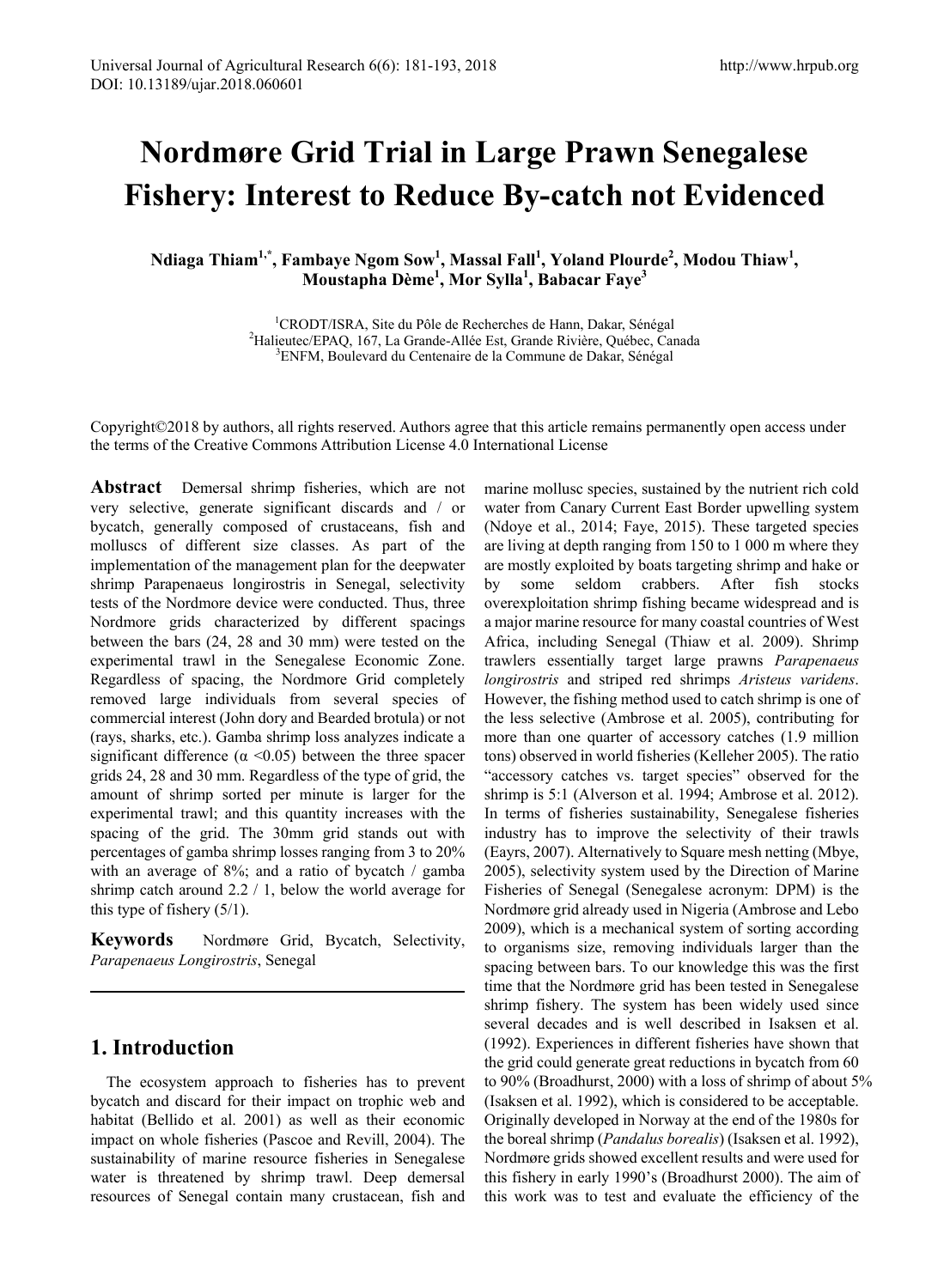Nordmøre grid (Silva et al. 2012) in deep shrimp fishery of large prawns *Parapenaeus longirostris* in Senegal in the field in collaboration with the professional *i.e*. under commercial conditions (real condition), before to propose them this kind of gear.

# **2. Materials & Methods**



**Figure 1.** Fixing system of Nordmøre grids (20, 25 and 28 mm) easily interchangeable within the fixed aluminium frame, equipping the Florida rigging experimental trawl.



**Figure 2**. Experimental design of the florida rigging during experiments selectivity of deep shrimp fishery (*Parapenaeus longirostris*) in Senegal. Experimental trawl is equipped with the Nordmøre grid and the Bycatch net rejected by the Nordmøre grid. Unchanged trawl is the control.

Sea trials were conducted by scientists from the Centre de Recherches Océanographiques de Dakar Thiaroye (CRODT, Senegal) in collaboration with experts from the National School of Fisheries and Aquaculture of Québec (EPAQ, Québec, Canada). Sea trials have been held in October 2015 onboard the commercial ship HISPASEN IV from the Spanish - Senegalese armament (HISPASEN) in Senegal. The commercial boat was 34.34 meters and 240 barrels equipped with Florida pole rigging. One of the two

trawls was modified by adding a section before the codend. This section contained the Nordmøre (Graham 2003; Fonseca et al., 2005; Silva et al., 2012) selectivity system and the trawl was hereafter called "experimental" trawl. A net of the same mesh as the bottom of the trawl was placed at the exit of the selectivity system to retain all taken apart by the grid and this net was called "bycatch" net. Three Nordmøre grids characterized by spacing differences between bars (24, 28 and 30 mm) were tested on the experimental trawl. Spacing between bars of the three grids was determined on the basis of the shrimp *Parapenaeus longirostris* biometric data (Thiam and Fall, 2010). A permanent framework (Figure 1) was installed with a tilt angle of 45° (Isaksen et al. 1992) within one of the two trawls (experimental trawl) of the Florida rigging. The framework facilitated grids exchange during experiments. Nordmøre grid and the extension section of the trawl with its permanent framework were designed and manufactured by Senegal. The other trawl of the Florida rigging has not been modified and was considered as the "control" trawl (Figure 2).

The methodological approach has two phases: a pre-test phase and an experimental phase.

During the first pre-test phase, it was planned to conduct 3 tows with the 2 trawls of the Florida rig, to ensure the proper functioning of the device in place. These features were to allow adjustments to the device.

During the second experimental phase, it was decided to make 7 trawling operations with each type of grid in order to note the 2 that offer less loss of gamba shrimp. These two types of grid were retained for the rest of the mission. These are the space grids 28 mm and 30 mm



**Figure 3.** Removable box Photographs allowing separation between the bycatch net, the experimental trawl and the control trawl catches. Photographs during experiments with 24 (A), 28 (B) and 30 mm (C) Nordmøre grids.

A total of 33 hauls were performed: 7 hauls with the 24 mm grid, 14 with the 28 mm grid and 12 with the 30 mm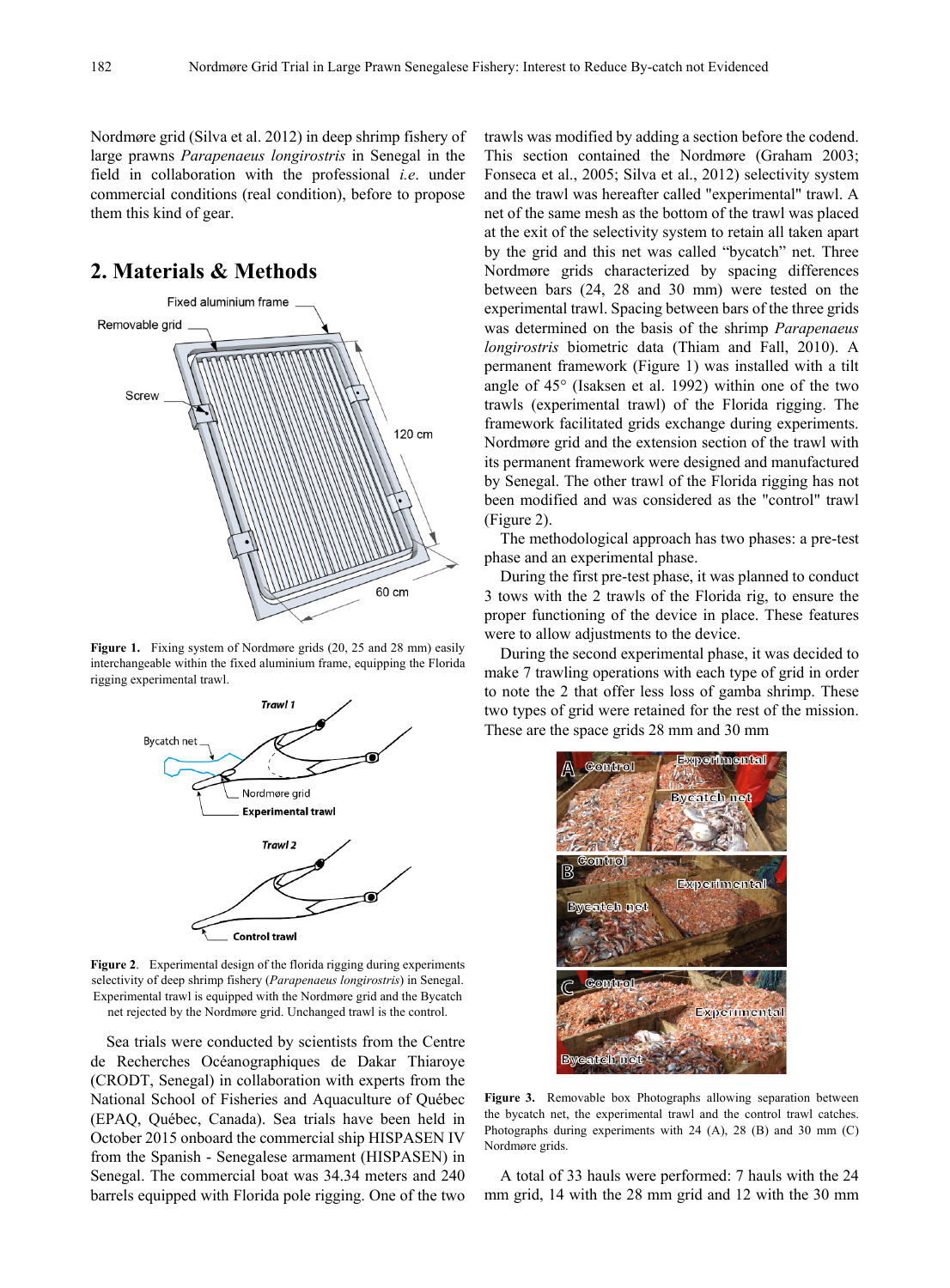grid. Hauls lasted from 1.30 to 2.5 hours. Trawl depth mean was 250 meters. For each haul, trawl nets have been emptied in separate wood compartments on the deck (Figure 3). In each compartment, a minimum of 15% of the total catches was sampled, sorted by species, counted and weighed. Specific mass fractions were then extrapolated to the whole catch of each compartment. After sampling, the ship's crew sorted catches in the different compartments and the sorting time was recorded.

In both the control and experimental trawls, the number of broken shrimp and the amount of intact shrimp were determined. For each fishing haul, a sample of at least 50 individuals of the deep-water shrimp *Parapenaeus longirostris* was taken randomly for the measurement of cephalothoracic length and caliber width (the largest length of shrimp cephalothorax in the transversal direction) by means of caliper millimeter-scale accuracy.

.Statistical analyses were performed using Statistica software version 7.0 (StatSoft, USA), with  $\alpha = 0.05$ . Normality of the data was examined using the Kolmogorov-Smirnov test. Homoscedasticity was tested with the Brown-Forsyte test (Zar, 1999). Data were tested using one- or two- way analysis of variance. For subsequent multiple comparisons, Tukey tests or Tukey tests for unequal *n* were performed when appropriate. The Games & Howell test was used when heteroscedasticity was observed (Soka and Rohlf 1995).

## **3. Results and Discussion**

#### **Results**

Overall proportions of gamba and bycatch in control and experimental trawls

For the same grid, the ratio of bycatch (BC) to gamba shrimp (CG) is always higher for the control trawl compared to the experimental trawl (Table 1). By considering the experimental trawl, as the spacing of the grid increases, the ratio decreases.

**Table 1.** Proportions of *Parapenaeus longirostris* and bycath in the experimental trawl (Exp. Trawl, bycatch net excluded) and control (Control trawl) during the tests with grids 24, 28 and 30 mm.

| Type of trawl   | Control         | Experimental    |  |
|-----------------|-----------------|-----------------|--|
| <b>Grids</b>    | $Ratio = BC/CG$ | $Ratio = BC/CG$ |  |
| $24 \text{ mm}$ | 19/1            | 9,8/1           |  |
| 28 mm           | 10,1/1          | 4,3/1           |  |
| $30 \text{ mm}$ | 6,2/1           | 2,2/1           |  |

**Species Experimental Trawl Bycatch net Elimination rate (%)** *Ariomma bondi* 0,15 0,10 40 *Bathynectes piperitus*  $0,60$  0,98 62 *Bembrops heuterurus* 1,48 41 *Brotula barbata* 100 100 0,00 3,33 100 *Calappa sp* 6,34 1,62 83 *Centrophorus uyato* 100 0,00 1,05 100 *Chascanopsetta lugubris*  $0,13$  0,80 86 *Chlorophthalmus atlanticus* 204,10 92,90 31 *Coelorynchus braueri* 24,06 19,07 44 *Coelorynchus coelorynchus* 0,00 1,43 100 *Dicologoglossa cuneata* 0,68 1,79 1 72 *Epigonus telescopus* 0,00 0,09 100 *Etmopterus sp* 0,10 0,00 0 *Munidae* 1320,03 132,59 29 *Galeus polli* 6,77 9,95 60

**Table 2.** Bycatch elimination rate by spacer grid 24 mm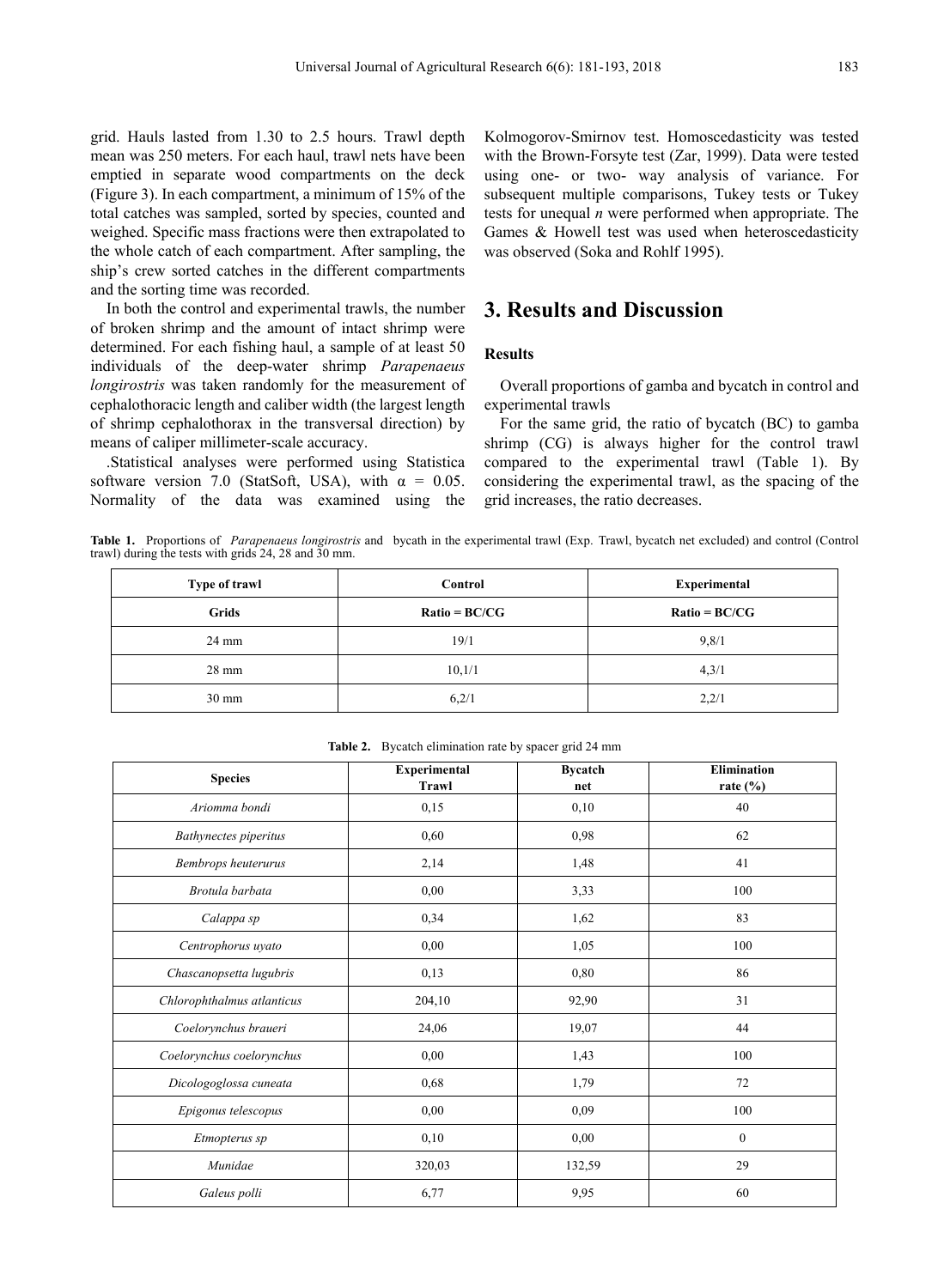| Gephyroberyx darwinii     | 0,00   | 0,79   | 100              |
|---------------------------|--------|--------|------------------|
| Helicolenus dactylopterus | 1,80   | 9,06   | 83               |
| Holoturie (Echinoderme)   | 0,10   | 0,00   | $\boldsymbol{0}$ |
| Hypoclidonia bella        | 0,00   | 0,10   | 100              |
| Laemonema laureysi        | 28,33  | 4,54   | 14               |
| Lophiodes kempii          | 19,19  | 54,00  | 74               |
| Malacocephalus sp         | 51,54  | 142,59 | 73               |
| Méduses                   | 0,00   | 1,59   | 100              |
| Merluccius sp             | 1,64   | 16,90  | 91               |
| Microchirus boscanion     | 0,54   | 0,00   | $\boldsymbol{0}$ |
| Myctophidae               | 3,30   | 1,10   | 25               |
| Mystriophis rostellatus   | 2,65   | 0,55   | 17               |
| Octopus vulgaris          | 0,35   | 0,00   | $\boldsymbol{0}$ |
| Ophichtyidae              | 0,33   | 1,18   | 78               |
| Paramola cuvieri          | 0,00   | 32,02  | 100              |
| Parapeaneus longirostris  | 29,47  | 6,66   | 18               |
| Parasidus fraserbruneri   | 4,44   | 0,95   | 18               |
| Peristedion cataphratum   | 0,30   | 0,33   | 52               |
| Plesionika martia         | 14,65  | 0,34   | $\overline{c}$   |
| Pontinus kuhlii           | 4,84   | 22,56  | 82               |
| Octopus sp                | 8,64   | 6,23   | 42               |
| Pterothrissus belloci     | 0,18   | 2,21   | 92               |
| Raja straeleini           | 1,48   | 23,78  | 94               |
| Scylliorhinus canicula    | 0,00   | 8,44   | 100              |
| Sepia officinalis         | 14,43  | 15,69  | 52               |
| Solenocera africana       | 0,00   | 0,08   | 100              |
| Sphoeroides pachygaster   | 0,00   | 2,26   | 100              |
| Synagrops microlepsis     | 120,75 | 47,39  | $28\,$           |
| Synchiropus phaeton       | 0,09   | 0,10   | 53               |
| Todarospsis eblanae       | 7,17   | 8,92   | 55               |
| Torpedo fuscomaculata     | 0,00   | 4,24   | 100              |
| Torpedo marmorata         | 0,00   | 1,35   | 100              |
| Torpedo nobliana          | 0,00   | 1,10   | 100              |
| Trigla lyra               | 0,14   | 7,05   | 98               |
| Zenopsis conchifer        | 0,00   | 244,70 | 100              |
| <b>Total</b>              | 845,98 | 929,32 | 52               |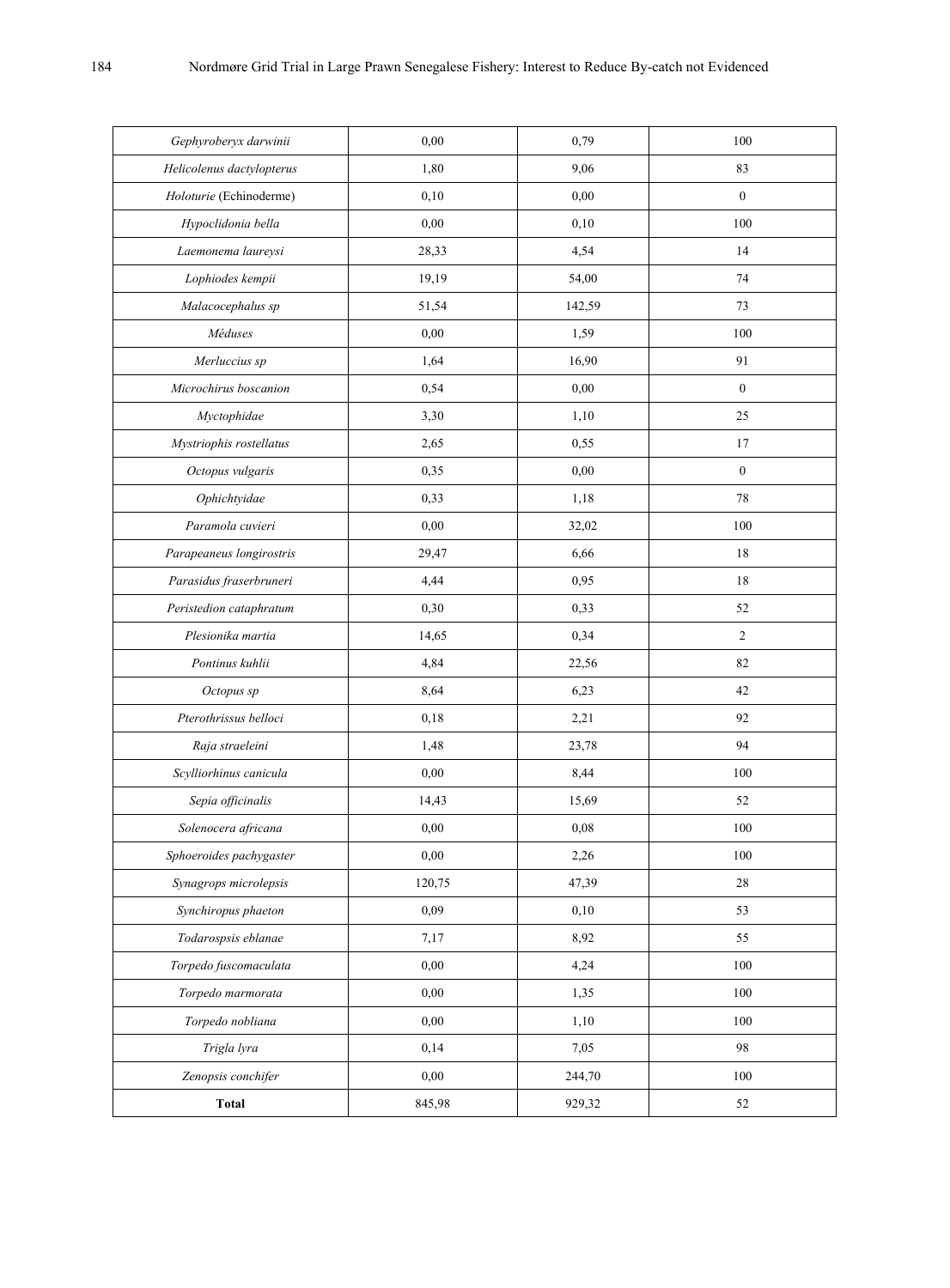**Table 3.** Bycatch elimination rate by spacer grid 28 mm.

| <b>Species</b>               | <b>Experimental trawl</b> | <b>Bycatch net</b><br>Elimination rate (%) |                  |  |
|------------------------------|---------------------------|--------------------------------------------|------------------|--|
| Ariomma bondi                | 0,05                      | 0,37                                       | 88               |  |
| Aristeus varidens            | 0,55                      | 0,00                                       | $\boldsymbol{0}$ |  |
| Aulopus cadenati             | 0,11                      | 0,00                                       | $\boldsymbol{0}$ |  |
| <b>Bathynectes</b> piperitus | 3,29                      | 3,41                                       | 51               |  |
| Bembrops heuterurus          | 2,02                      | 2,23                                       | 52               |  |
| <b>Bernard l'hermite</b>     | 0,10                      | 0,00                                       | $\boldsymbol{0}$ |  |
| Beryx splendens              | 0,00                      | 0,25                                       | 100              |  |
| Brotula barbata              | 0,26                      | 6,26                                       | 96               |  |
| Calappa sp                   | 1,09                      | 11,94                                      | 92               |  |
| Centrolophus niger           | 0,00                      | 0,35                                       | 100              |  |
| Chlorophthalmus atlanticus   | 251,14                    | 61,84                                      | 20               |  |
| Coelorynchus braueri         | 13,12                     | 6,80                                       | 34               |  |
| Crevette sp                  | 2,50                      | 0,00                                       | $\boldsymbol{0}$ |  |
| Cytopsis roseus              | 0,00                      | 0,07                                       | 100              |  |
| Dicologoglossa cuneata       | 1,34                      | 1,61                                       | 54               |  |
| Epigonus telescopus          | 0,00                      | 0,40                                       | 100              |  |
| Gadella imberbis             | 2,25                      | 2,80                                       | 55               |  |
| Munidae                      | 20,26                     | 0,00                                       | $\boldsymbol{0}$ |  |
| Galeus polli                 | 0,18                      | 0,15                                       | 45               |  |
| Gephyroberyx darwinii        | 0,05                      | 0,91                                       | 95               |  |
| Glyphus marsupialis          | 3,95                      | 0,81                                       | 17               |  |
| Helicolenus dactylopterus    | 0,53                      | 5,50                                       | 91               |  |
| Himantolophus groenlandus    | 0,00                      | 2,03                                       | 100              |  |
| Hoplosthetus cadenati        | 0,00                      | 0,54                                       | 100              |  |
| Hypoclidonia bella           | 0,00                      | 7,12                                       | $100\,$          |  |
| Laemonema laureysi           | 22,11                     | 15,65                                      | 41               |  |
| Lophiodes kempii             | 9,84                      | 19,80                                      | 67               |  |
| Malacocephalus sp            | 18,94                     | 30,96                                      | 62               |  |
| Méduses                      | 111,77                    | 108,16                                     | 49               |  |
| Merluccius sp                | 19,86                     | 105,69                                     | 84               |  |
| Microchirus boscanion        | 0,10                      | 0,00                                       | $\boldsymbol{0}$ |  |
| Myctophidae                  | 4,67                      | 0,39                                       | $\,8\,$          |  |
| Mystriophis rostellatus      | 3,07                      | 8,80                                       | 74               |  |
| Ophichtydae                  | 14,71                     | 0,02                                       | $\boldsymbol{0}$ |  |
| Paramola cuvieri             | 0,00                      | 0,66                                       | $100\,$          |  |
| Parasidus fraserbruneri      | 2,69                      | 0,25                                       | 9                |  |
| Peristedion cataphratum      | 0,00                      | 0,10                                       | 100              |  |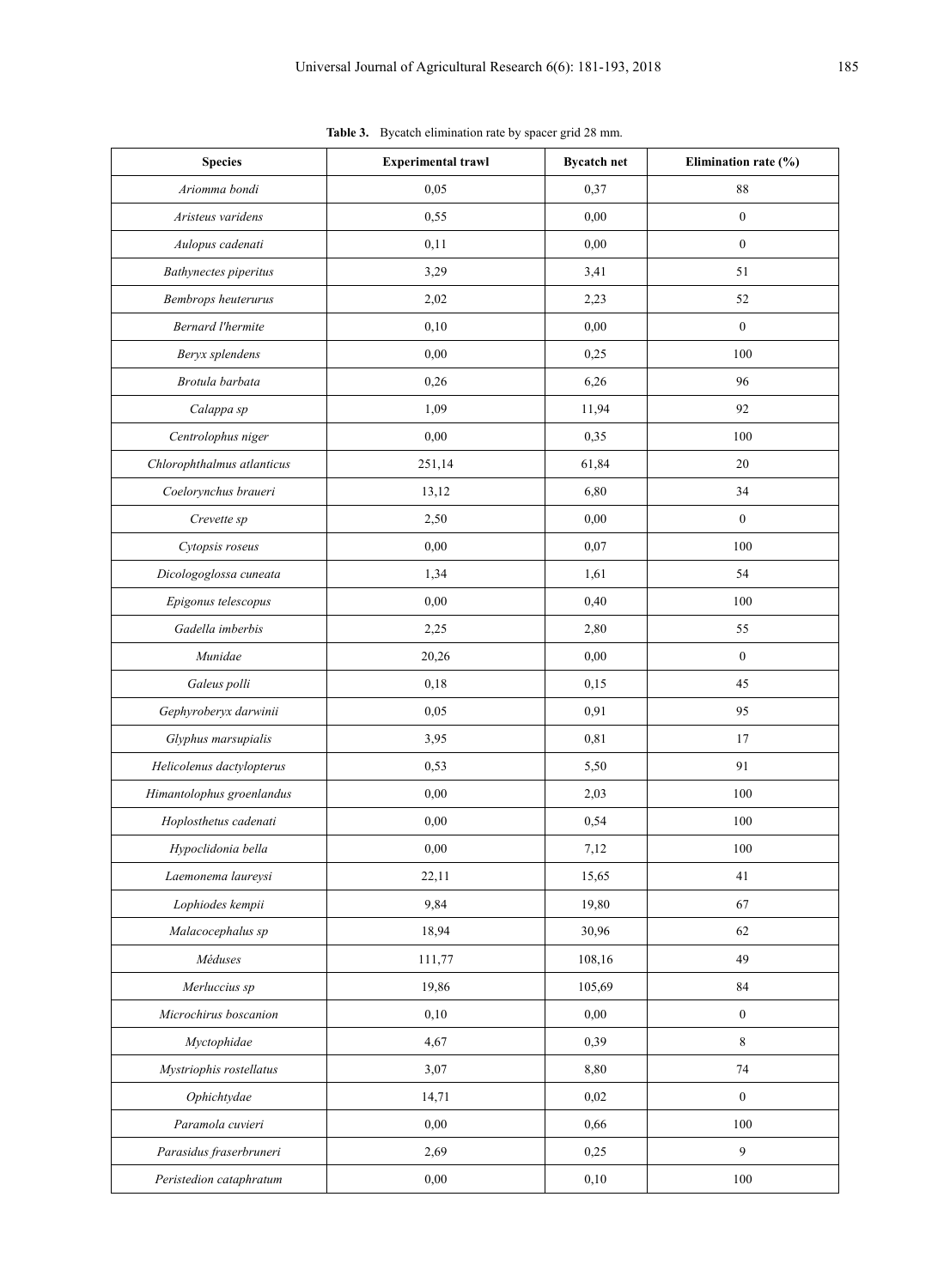| Phosichthys argenteus     | 0,18                      | 0,08               | 31                       |  |
|---------------------------|---------------------------|--------------------|--------------------------|--|
| Physiculus huloti         | 0,00                      | 3,62               | 100                      |  |
| Plesionika martia         | 29,44                     | 0,91               | 3                        |  |
| Setarches guntheri        | 0,00                      | 0,12               | 100                      |  |
| Pontinus kuhlii           | 4,20                      | 29,72              | 88                       |  |
| Octopus sp                | 2,20                      | 0,16               | $\tau$                   |  |
| Pterothrissus belloci     | 2,98                      | 23,62              | 89                       |  |
| Raja straeleini           | 0,55                      | 0,56               | 50                       |  |
| Ruvettus pretiosus        | 0,00                      | 2,33               | 100                      |  |
| Sepia officinalis         | 0,68                      | 0,92               | 58                       |  |
| Solenocera africanus      | 31,61                     | 2,28               | $\tau$                   |  |
| Sphoeroides pachygaster   | 0,00                      | 1,55               | 100                      |  |
| Stomias boa               | 0,00                      | 0,02               | 100                      |  |
| Synagrops microlepsis     | 254,78                    | 9,43               | $\overline{4}$           |  |
| Synchiropus phaeton       | 0.03                      | 0,00               | $\overline{0}$           |  |
| Todarospsis eblanae       | 19,82                     | 17,11              | 46                       |  |
| Trachipterus trachypterus | 0,20                      | 0,00               | $\overline{0}$           |  |
| Trichiurus lepterus       | 1,27                      | 0,67               | 35                       |  |
| Lepidopus caudatus        | 0,00                      | 0.08               | 100                      |  |
| <b>Species</b>            | <b>Experimental trawl</b> | <b>Bycatch net</b> | Elimination rate $(\% )$ |  |
| Trigla lyra               | 0,27                      | 1,01               | 79                       |  |
| Yarella blackfordi        | 0.00                      | 0,03               | 100                      |  |
| Zenopsis conchifer        | 0,00                      | 413,39             | 100                      |  |
| <b>Total</b>              | 858,76                    | 913,48             | 52                       |  |
|                           |                           |                    |                          |  |

#### **Table 4.** Bycatch elimination rate by spacer grid 30 mm.

| <b>Species</b>             | <b>Experimental trawl</b> | <b>Bycatch net</b> | Elimination rate (%) |  |
|----------------------------|---------------------------|--------------------|----------------------|--|
| Ariomma bondi              | 0,39                      | 0,00               | $\boldsymbol{0}$     |  |
| Bathynectes piperitus      | 2,55                      | 0,45               | 15                   |  |
| Bembrops heuterurus        | 0,20                      | 0,62               | 76                   |  |
| <b>Bernard l'hermite</b>   | 0,00                      | 0,15               | 100                  |  |
| Brama brama                | 0,00                      | 0,10               | 100                  |  |
| Brotula barbata            | 0,00                      | 9,80               | 100                  |  |
| Calappa rubruguttata       | 0,00                      | 0,10               | 100                  |  |
| Calappa sp                 | 1,16                      | 3,20               | 73                   |  |
| Chascanopsetta lugubris    | 0,05                      | 0,22               | 81                   |  |
| Chaunax pictus             | 0,10                      | 0,00               | $\boldsymbol{0}$     |  |
| Chlorophthalmus atlanticus | 194,05                    | 11,48              | 6                    |  |
| Coelorynchus braueri       | 4,23                      | 2,88               | 41                   |  |
| Cytopsis roseus            | 0,06                      | 0,25               | 81                   |  |
| Dentex macrophthalmus      | 0,00                      | 0,10               | 100                  |  |
| Dicologoglossa cuneata     | 0,32                      | 0,40               | 56                   |  |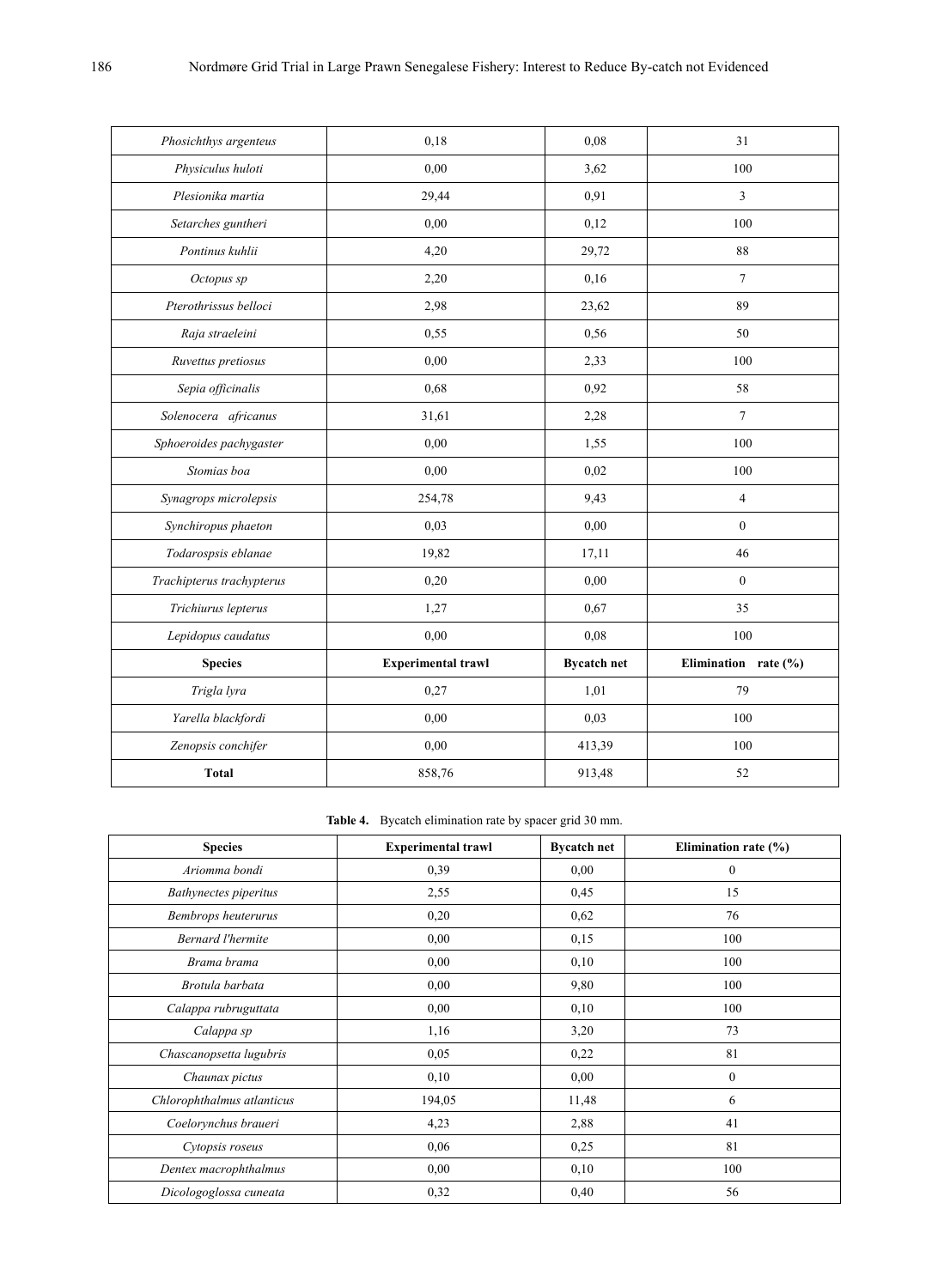| Epigonus telescopus       | 0,00                      | 2,38               | 100                  |
|---------------------------|---------------------------|--------------------|----------------------|
| Euthynnus alluteratus     | 0,00                      | 1,83               | 100                  |
| Gadella imberbis          | 3,28                      | 2,95               | 47                   |
| Munidae                   | 48,17                     | 1,33               | 3                    |
| Galeus polli              | 0,04                      | 0,00               | $\overline{0}$       |
| Gephyroberyx darwini      | 0,64                      | 6,69               | 91                   |
| Glyphus marsupialis       | 1,42                      | 0,00               | $\boldsymbol{0}$     |
| Helicolenus dactylopterus | 1,14                      | 1,68               | 60                   |
| Holoturie                 | 0,00                      | 0,12               | 100                  |
| Laemonema laureysi        | 14,90                     | 3,15               | 17                   |
| Lophiodes kempii          | 10,68                     | 8,33               | 44                   |
| Malacocephalus sp         | 12,65                     | 14,32              | 53                   |
| Méduses                   | 29,58                     | 139,68             | 83                   |
| Merluccius sp             | 39,01                     | 51,50              | 57                   |
| Microchirus boscanion     | 0,03                      | 0,20               | 87                   |
| Myctophidae               | 4,72                      | 0,29               | 6                    |
| Mystriophis rostellatus   | 0,88                      | 2,65               | 75                   |
| Octopus vulgaris          | 2,12                      | 0,00               | $\boldsymbol{0}$     |
| Ophichtydae               | 7,35                      | 0,22               | 3                    |
| Palinurus mauritanicus    | 0,00                      | 2,00               | 100                  |
| Paramola cuvieri          | 0,00                      | 0,24               | 100                  |
| Parapeaneus longirostris  | 229,90                    | 17,62              | 7                    |
| Parasidus fraserbruneri   | 5,46                      | 0,34               | 6                    |
| Phosichthys argenteus     | 0,05                      | 0,00               | $\boldsymbol{0}$     |
| Plesionika martia         | 26,92                     | 0,00               | $\overline{0}$       |
| Setarches guntheri        | 0,00                      | 0,43               | 100                  |
| Pontinus kuhlii           | 2,46                      | 2,85               | 54                   |
| Octopus sp                | 2,69                      | 0,72               | 21                   |
| Pterothrissus belloci     | 2,65                      | 3,88               | 59                   |
| Raja straeleini           | 0,23                      | 0,00               | $\boldsymbol{0}$     |
| Ruvettus pretiosus        | 0,00                      | 0,75               | 100                  |
| Scorpaena sp              | 0,02                      | 0,00               | $\boldsymbol{0}$     |
| Scorpaena stephanica      | 0,00                      | 1,06               | 100                  |
| Scylliorhinus canicula    | 0,41                      | 1,54               | 79                   |
| Sepia officinalis         | 0,40                      | 0,06               | 13                   |
| <b>Species</b>            | <b>Experimental trawl</b> | <b>Bycatch net</b> | Elimination rate (%) |
| Solenocera africana       | 9,39                      | 0,24               | $\overline{c}$       |
| Squilla mantis            | 0,02                      | 0,00               | $\boldsymbol{0}$     |
| Stomias boa               | 0,08                      | 0,00               | $\boldsymbol{0}$     |
| Synagrops microlepsis     | 51,75                     | 4,72               | $\,8\,$              |
| Synchiropus phaeton       | 0,04                      | 0,00               | $\mathbf{0}$         |
| Todarospsis eblanae       | 17,12                     | 13,69              | 44                   |
| Trichiurus lepterus       | 0,00                      | 0,71               | 100                  |
| Trigla lyra               | 0,14                      | 0,29               | 67                   |
| Zenopsis conchifer        | 1,16                      | 172,11             | 99                   |
| <b>Total</b>              | 500,69                    | 472,70             | 49                   |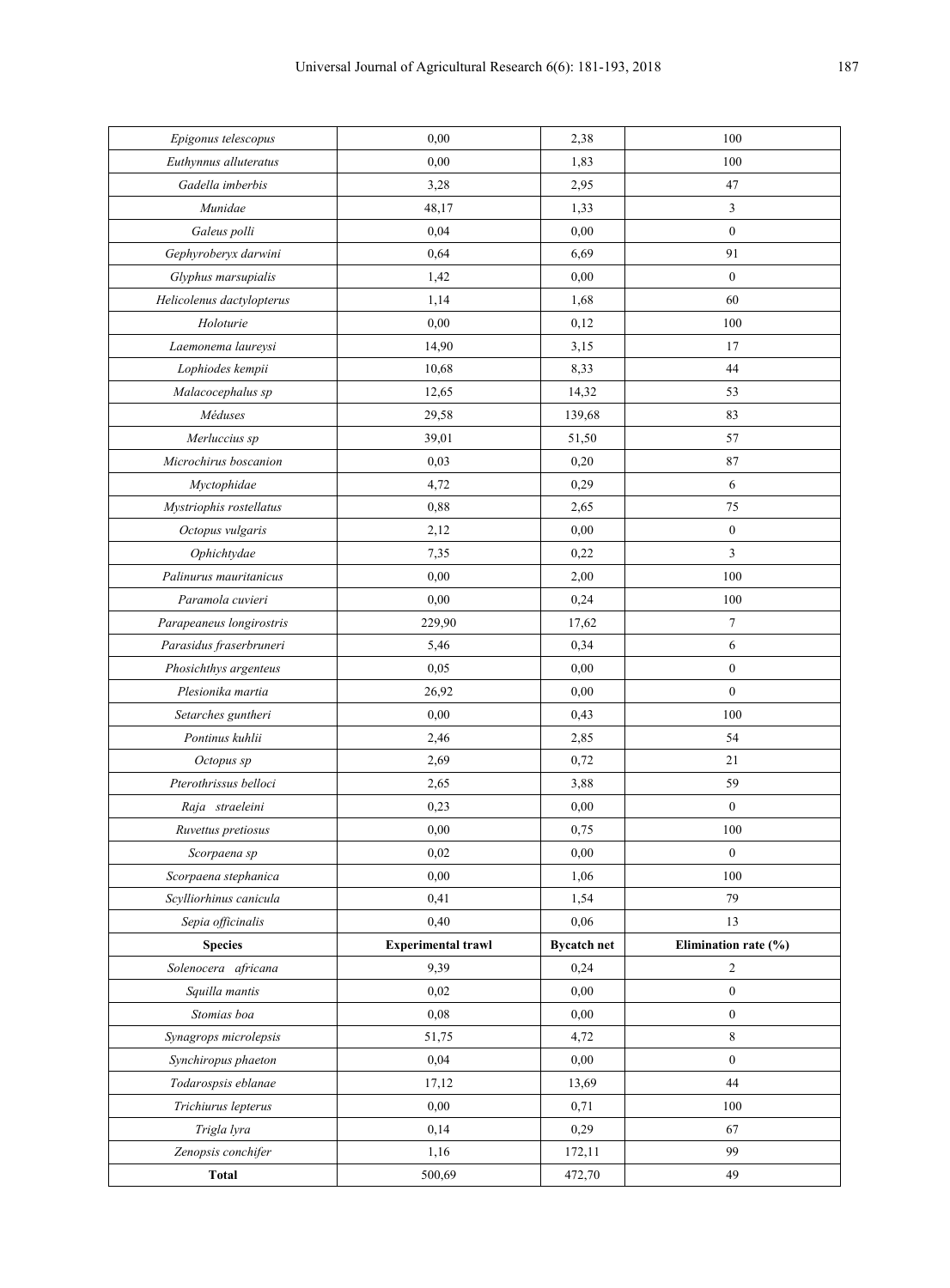**Table 5.** Total weight (in kg) of commercial shrimp caught during trawl hauls and percentage of shrimp discarded by 3 different Nordmøre grids *i.e.* 24, 28 and 30 mm. Experimental trawl (Exp. Trawl) was equipped with the device to collect discarded animals.

|                      |                  | Total weight of commercial shrimp caught (kg) |                                |                  |
|----------------------|------------------|-----------------------------------------------|--------------------------------|------------------|
| Grid                 | Haul             | Experimental<br>trawl                         | <b>Bycatch</b><br>$_{\rm net}$ | % discard        |
|                      | $\,1\,$          | 1,73                                          | 0,35                           | $17\,$           |
|                      | $\sqrt{2}$       | 0,2                                           | 0,15                           | 43               |
|                      | $\mathfrak{Z}$   | 8,87                                          | 2,78                           | $24\,$           |
| 24 mm                | $\overline{4}$   | 4,75                                          | 1,42                           | $23\,$           |
|                      | $\sqrt{6}$       | 8,03<br>0,91                                  |                                | $10\,$           |
|                      | $\boldsymbol{7}$ | 5,89                                          | 1,05                           |                  |
| Total 24 mm          |                  | 29,47                                         | 6,66                           | ${\bf 18}$       |
|                      | $\,$ 8 $\,$      | 14,56                                         | 1,38                           | $\boldsymbol{9}$ |
|                      | $\boldsymbol{9}$ | 15,07                                         | 1,48                           | $\boldsymbol{9}$ |
|                      | $10\,$           | 8,12                                          | 0,68                           | $\,8\,$          |
|                      | $1\,1$           | $32\,$                                        | 9,02                           | $22\,$           |
|                      | $12\,$           | 22,32                                         | 3,46                           | 13               |
|                      | 13               | 12,6                                          | 3,18                           | $20\,$           |
|                      | 14               | 24,1                                          | 2,69                           | $10\,$           |
| $28$ mm              | $15\,$           | 9,5                                           | 3,53                           | $27\,$           |
|                      | $27\,$           | 19,23                                         | 3,74                           | $16\,$           |
|                      | $28\,$           | 15,24                                         | 2,92                           | $16\,$           |
|                      | 29               | 10,94                                         | 2,98                           | $21\,$           |
|                      | $30\,$           | 7,24                                          | 2,14                           | $23\,$           |
|                      | $31\,$           | 8,82                                          | 2,7                            | $23\,$           |
|                      | $32\,$           | 5,17                                          | 0,135                          | $\mathfrak{Z}$   |
| Total 28 mm          |                  | 204,91                                        | 40,035                         | $16$             |
|                      | $16\,$           | 51,12                                         | 4,02                           | $\boldsymbol{7}$ |
|                      | $17\,$           | $30\,$                                        | 1,05                           | $\sqrt{3}$       |
|                      | $18\,$           | 22,8                                          | 0,95                           | $\overline{4}$   |
|                      | 19               | 28,04                                         | 0,75                           | $\mathfrak{Z}$   |
|                      | $20\,$           | 10,32                                         | 0,86                           | $\,8\,$          |
|                      | $21\,$           | 16,57                                         | 2,35                           | $12\,$           |
| $30 \text{ mm}$      | $22\,$           | 12,38                                         | 1,11                           | $\,$ 8 $\,$      |
|                      | 23               | 13,42                                         | 3,36                           | $20\,$           |
|                      | 24               | 15,6                                          | 1,1                            | $\boldsymbol{7}$ |
|                      | $25\,$           | 4,87                                          | 0,45                           | $\,8\,$          |
|                      | $26\,$           | 7,15                                          | 0,87                           | $11\,$           |
|                      | 33               | 2,95                                          | 0,75                           | $20\,$           |
| $\hbox{Total}$ 30 mm |                  | 215,22                                        | 17,62                          | $\bf 8$          |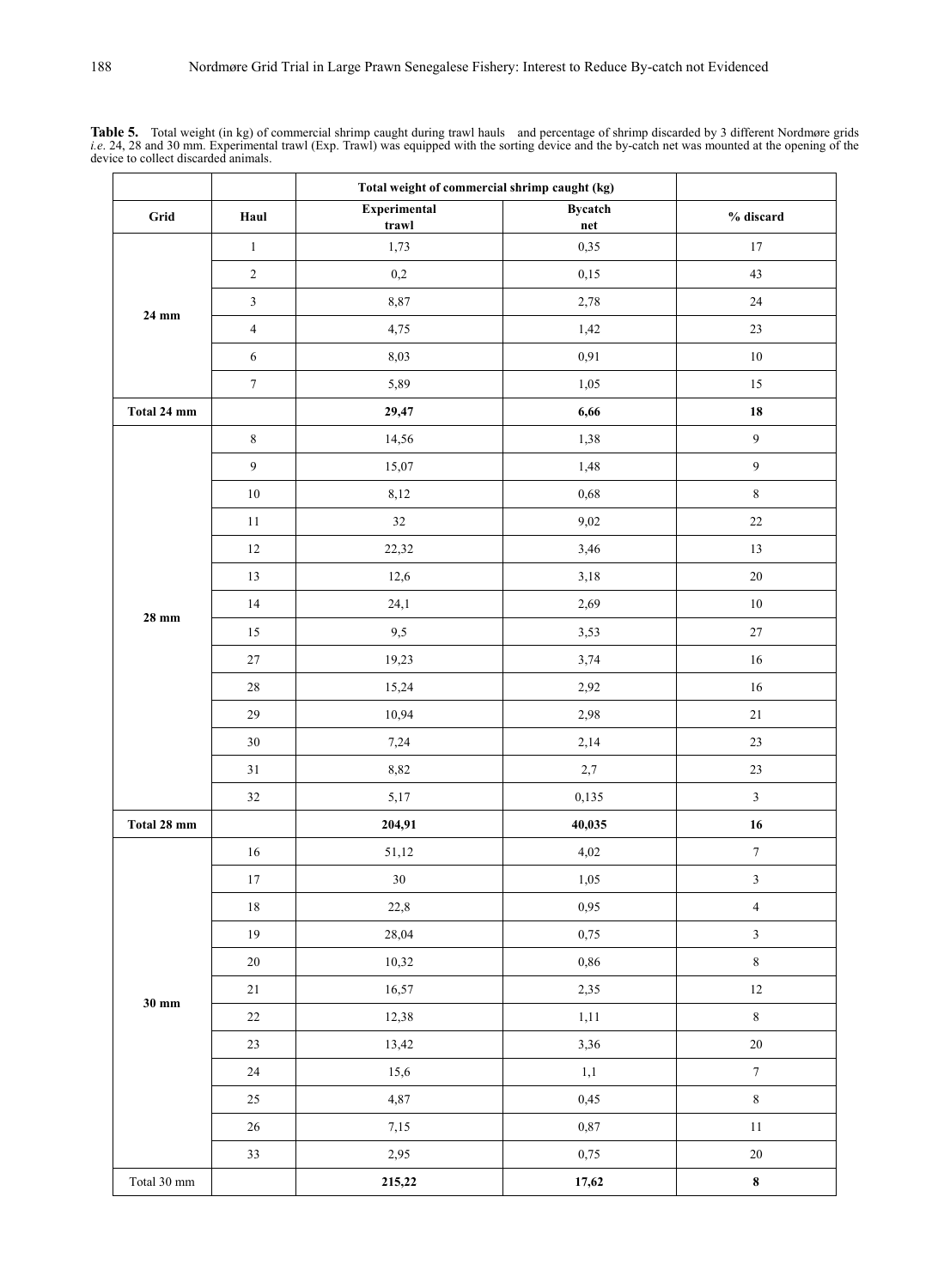|                 |             | <b>Experimlental trawl</b> |      | <b>Control trawl</b> |      |      |          |
|-----------------|-------------|----------------------------|------|----------------------|------|------|----------|
| Grids           | <b>Size</b> | Min.                       | Max. | Mode                 | Min. | Max. | Mode     |
|                 | <b>LCT</b>  | 15                         | 28   | 20                   | 16   | 30   | 23 et 24 |
| 24 mm           | Cal.        | 5                          | 11   | $\overline{ }$       |      | 13   | 7        |
| $28 \text{ mm}$ | <b>LCT</b>  | 8                          | 37   | 25                   | 20   | 33   | 26 et 28 |
|                 | Cal.        | $\mathcal{I}$              | 14   | 11                   | σ    | 14   | 11       |
| $30 \text{ mm}$ | <b>LCT</b>  | 18                         | 37   | 24                   | 18   | 34   | 26       |
|                 | Cal.        | $\mathcal{I}$              | 14   | 10                   |      | 16   | 11       |

**Table 6.** Minimum, maximum and modal sizes (in mm) of the *Parapenaeus longirostris* gamba following the trawl and grid.

#### **Bycatch Elimination Rate**

The types of grids tested (24, 28 and 30 mm) have completely eliminated (100% discards) commercial species such as broth (*Brotula barbata*) and Saint-Pierre (*Zenopsis conchifer*). Other non-commercial species that play a very important role in the food webs of marine ecosystems, such as *Centrolophus niger*, *Centrophorus uyato, Epigonus telescopus, Hypoclidonia bella, Paramola cuvieri, Setarches guntheri* and *Sphoeroides pachygaster*  are also eliminated 100% by the Nordmore grid (Tables 2, 3 and 4). A discard less than 100% is explained by the presence of small individuals able to pass between the bars of the grid, as for example the small individuals of hake *Merluccius sp* (*Merluccius senegalensis and Merluccius polli*) presenting an oscillating elimination rate 91% with the grid 24 mm at 57% with the grid 30 mm passing through 84% with the grid 28 mm (Tables 2, 3 and 4). The small individuals of this taxon retained in the experimental trawl had an average total length of  $18 \pm 2.2$  cm against 27  $\pm$  3.3 cm for the individuals separated by the different grids.

#### **Proportions of Gamba Shrimp Loss**

Gamba shrimp loss analyzes, that is the ratio of the

weight of shrimp gamba in the bycatch net to the weight of the shrimp in the experimental trawl including the bycatch net, indicate a significant difference ( $\alpha$  <0.05) between the three spacer grids 24, 28 and 30 mm:

- The 24 mm grid rejected 18% of shrimp on average, with minimum and maximum values of 10 and 43% respectively.
- The 28 mm grid had an average rejection of 16% and minimum and maximum values of 3 and 27%, respectively.
- The 30 mm grid generated an average spread of 8% and minimum and maximum values of 3 and 20% respectively (Table 5).

It can be noted that the rate of loss of shrimp gamba is lower with the grid of 30 mm.

#### **Size Frequencies**

With respect to the size (cephalothoracic length / LCT and caliber width / CAL) of the gamba, regardless of the type of grid, no significant difference was observed between the control trawl and the experimental trawl. However, modal size is often more important for the control trawl (Table 6, Figure 4)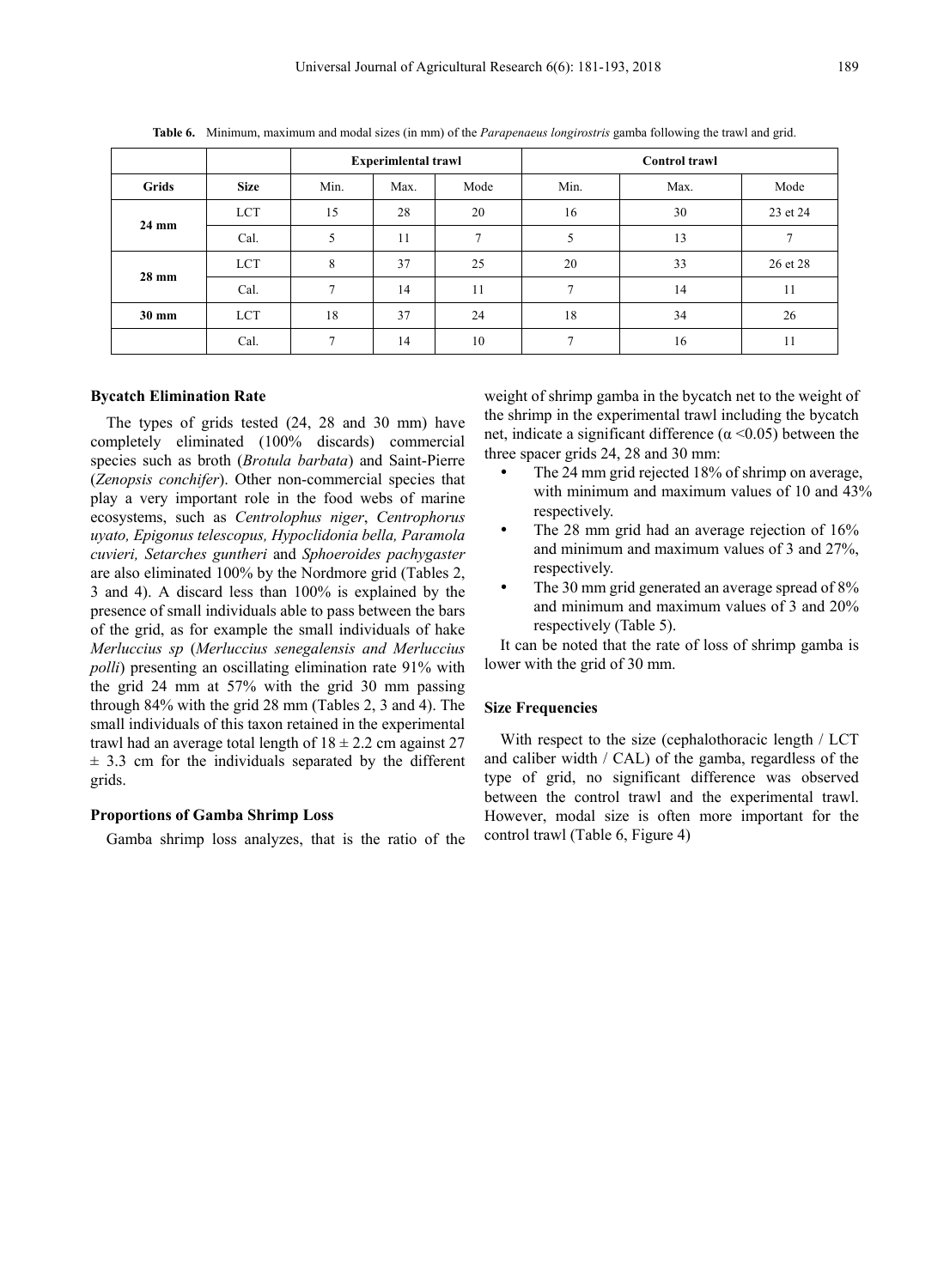

Figure 4. Size frequencies of cephalo thoracic (LCT - in mm) and size gauge (mm) of shrimps caught in control and experimental trawls with Nordmore grids of 24, 28 and 30 mm.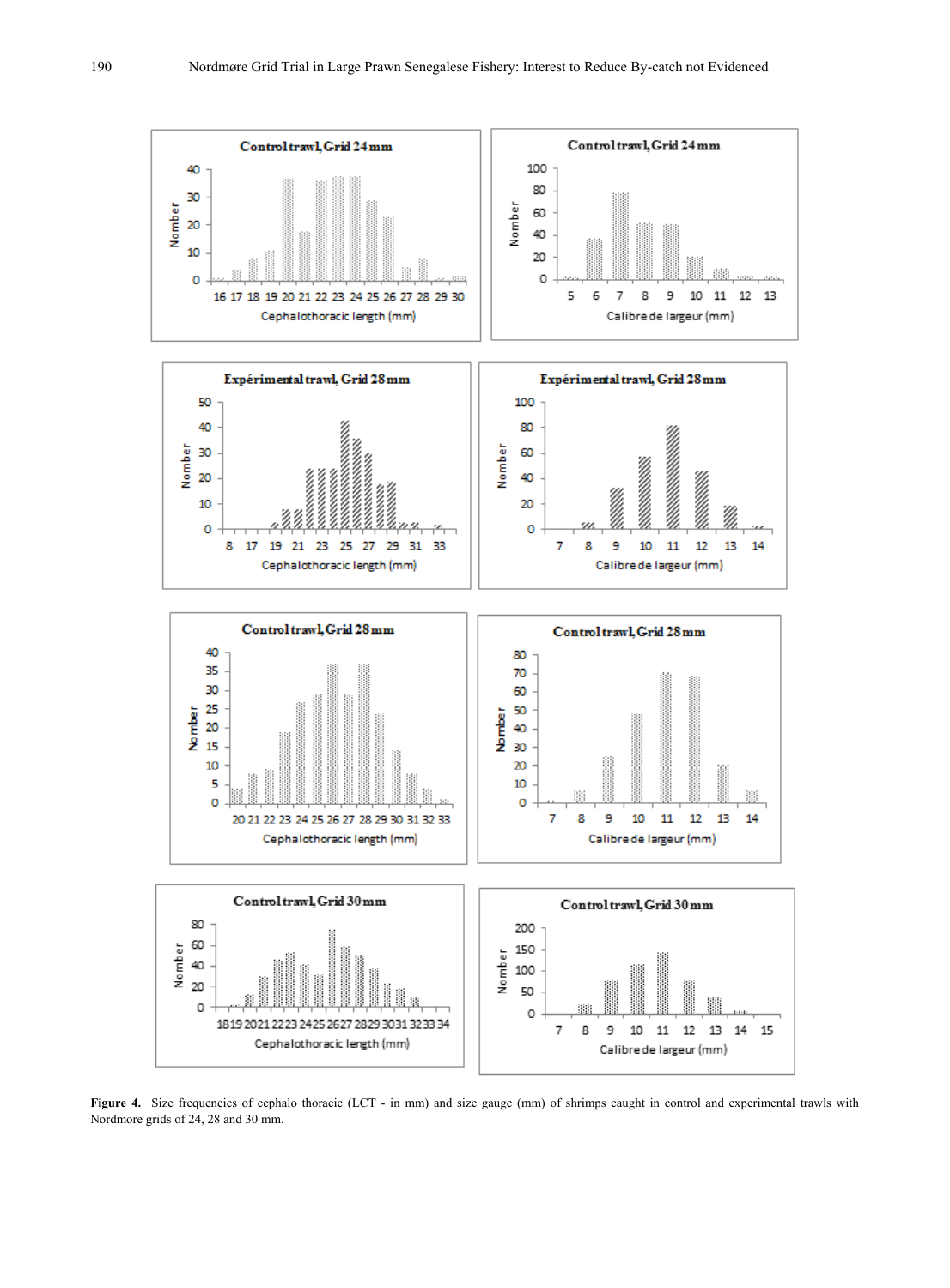#### **Duration of Sorting**

For the 24 mm and 28 mm grates, the quantity of shrimp sorted per minute is not significantly different between the control trawl and the experimental trawl ( $\alpha = 0.22$ , thus greater than 0.05 for the grid 24 m;  $\alpha$  = 0.93 in the case of grid 28 mm). On the other hand, a significant difference in the amount of sorted shrimp is noted between the control trawl and the experimental trawl ( $\alpha$  = 0.02 less than 0.05) for the 30 mm grid.

Regardless of the type of grid, the amount of shrimp sorted per minute is larger for the experimental trawl; and this amount increases with the spacing of the grid (Figure 5).



**Figure 5.** Duration of sorting of gamba shrimp caught by control and experimental trawls during tests with Nordmore grids of 24, 28 and 30 mm spacings.

### **4. Discussion**

Senegal's deep demersal resources include many species of crustaceans, fish and marine molluscs. These species live at average depths between 150 and 1000 m where they are almost exclusively exploited by shrimpers, vessels targeting hake and some rare crabbers (Thiam and Fall, 2010). Deep-sea shrimp fisheries, which are not very selective, generate large discards and by-catches usually composed of crustaceans, fish and molluscs of different size classes.

The effectiveness of the Nordmore Grid was evaluated on the basis of 2 criteria (percentage of gamba shrimp losses and by-catch species rejection) and tests conducted outside the gamba shrimp abundance period.

The average ratio of bycatch / catch of gamba shrimp ranged from 9/1 (control trawl) to 5/1 (experimental trawl) with an average of 7/1. This average ratio observed here is close to the ratio  $(8/1)$  observed by Caverivière & Rabarison (1988) for the coastal shrimp Penaeus notialis in Senegal. It also compares the ratio observed in Mauritanian waters, with an average ratio of 7.5 / 1 (Diop et al., 2002). With the 30 mm grid, the experimental trawl showed a ratio around 2.2  $\div$  1, almost equal to that (2/1) observed by Thiam and Fall (2010) and Thiam et al. 2014 for the same

species in the same Senegalese waters. On a worldwide scale, this result is similar to that of Siebenaler (1952) carried out in the subtropical zone (Tortugas) with a ratio = 2/1, of Compton (1962) carried out in the tropical zone (Texas) with a ratio of 2.5 / 1, Bryan (1980) made in the same area with a ratio varying from 1.5 to 3 and Large Soto (1981) made in low California with a ratio of the order of  $2.3/1.$ 

The 24 mm and 28 mm grids are characterized by large variations in percent loss results of gamba shrimp. In fact, the former rejected 18% of shrimp on average, with minimum and maximum values of 10 and 43% respectively. The second had an average rejection of 16% and minimum and maximum values of 3 and 27%, respectively. On the other hand, the 30 mm grid stands out because of the lower variability observed. This grid generated an average gamba loss rate of 8% and minimum and maximum values of 3% and 20%, respectively.

A number of factors may explain the high variability in shrimp losses observed for 24 mm and 28 mm grids. One of the main factors is the speed of water in the trawl that depends on the speed of trawling. During the sea trials, the trawl speed ranged from 2.5 to more than 3 knots, which is much too high a speed to allow optimal operation of the Nordmore grid which has been developed for a fishery generally between 1.8 to 2.5 knots maximum (Isaksen et al 1992, Seychelles et al., 2010). It should be noted that the same trawling speeds were applied to all grids. Thus, the low variability observed with the 30 mm grid could be explained by a much larger spacing allowing the shrimp to pass through the grid without major constraint

Regardless of the type of spacing, commercial species such as broth (*Brotula barbata*) and St. Peter's (*Zenopsis conchifer*) are removed by the grid. Other non-commercial species that play a very important role in marine food webs, such as *Centrolophus niger, Centrophorus uyato, Epigonus telescopus, Hypoclidonia bella, Paramola cuvieri, Setarches guntheri, Sphoeroides pachygaster* are also 100% eliminated by the Nordmore grid. . On the other hand, the percentages of elimination lower than 100% are explained by the presence of individuals of small sizes (equal to or lower than the spacing of the bars of the grid). In theory, a fish one meter in length can reach a maximum speed of 10 times the length of his body for a very short period of time, of the order of a second (Bainbridge, 1958). As a result, bycatch of 15.4 cm in length can only theoretically reach a maximum speed of 1.54 m s-1, or about 3 knots maximum for a very short time. In addition, this maximum speed is rarely reached because it depends on environmental factors (temperature, speed and direction of flow) and physiological factors (muscle fiber composition and muscle contraction time). A study (Beamish, 1978), conducted on more than 40 species of fish, showed that most individuals 5 to 15 cm in length could not maintain more than 10 minutes their normal cruising speed. Thus, the trawling speeds observed during the experiments are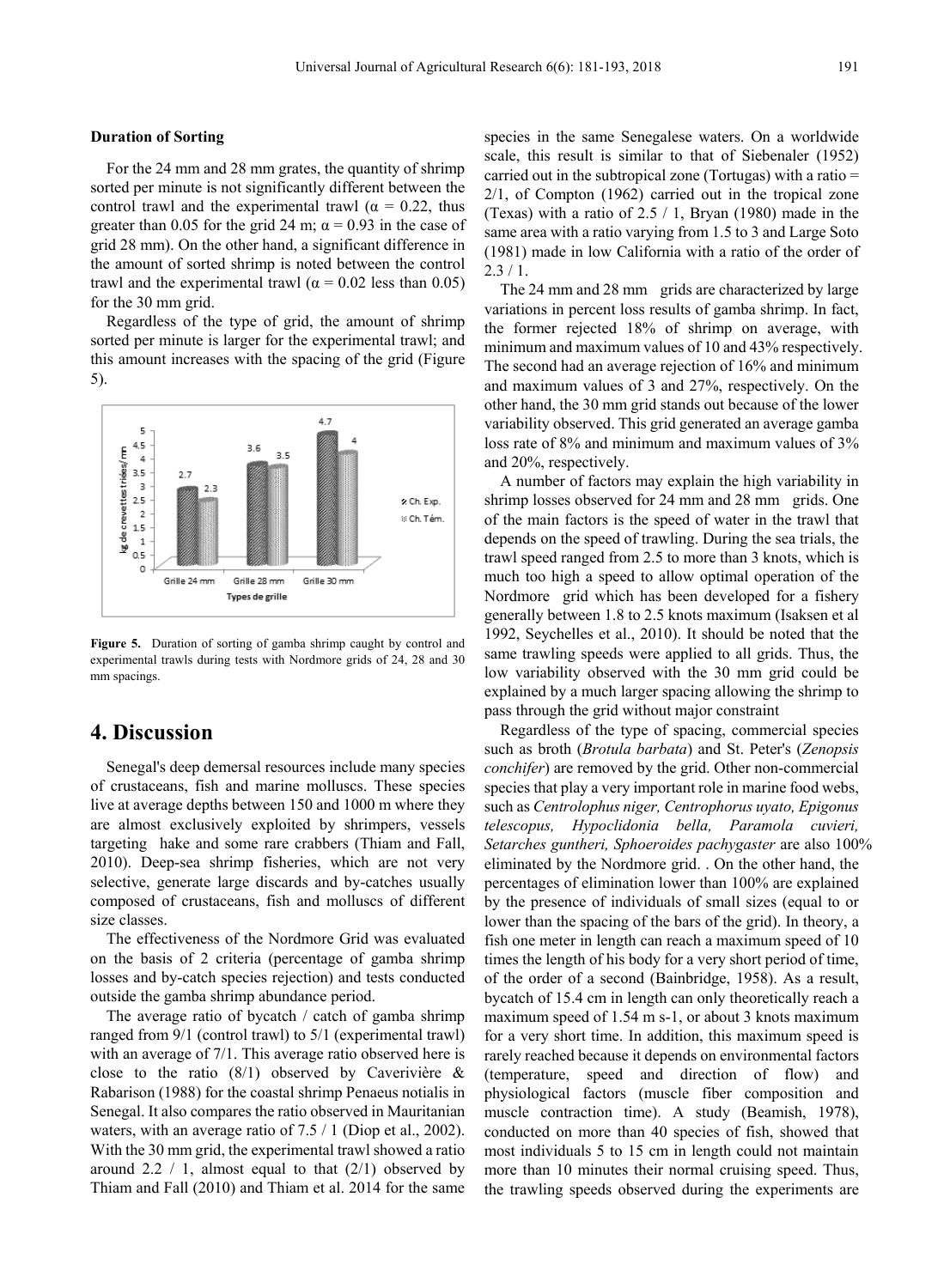close to the maximum swimming speeds of small-sized non-target fish species and are well above their normal cruising speed. Reduced speed can therefore significantly increase the escape of non-target fish (Grimaldo, 2006)

Compared to the shrimp sorting time, for the grids of 24 mm and 28 mm, no significant difference in sorting speed was observed. However, in all cases, a saving of time is noted with the experimental trawl. On the other hand, for the 30 mm grid, a significant difference in sorting speed is noted between the control trawl and the experimental trawl. The sailors sorted 4.7 kg / min for the experimental trawl versus 4 kg / min for the control trawl. In addition to this quantitative data, from a qualitative point of view, the sailors assigned to sorting noted better comfort in sorting the experimental trawl catches.

# **5. Conclusions and Recommendations**

Regardless of the spacing (24 mm, 28 mm or 30 mm), the Nordmore grid completely removed large individuals of several species of commercial interest (John dory and Bearded brotula) or not (rays, sharks, etc.). However, the problem of selectivity persists with small individuals (size smaller than the maximum size of gamba shrimp).

For some fishing locations, benthic crustaceans (Munidae), sometimes very abundant, could clog the bars of the Nordmore grid, preventing shrimp from passing through the . grid It would be interesting to remove the scraper chain that would raise these crustaceans from the bottom.

The 30mm grid stands out with percentages of gamba shrimp losses ranging from 3 to 20% with an average of 8%; and a ratio of bycatch / gamba shrimp catch around 2.2 / 1, below the world average for this type of fishery (5/1). For this purpose, it is recommended to conduct another test session with the Nordmore 30mm spacing grid taking into account the following guidelines

- Check fishing gear adjustments (adjustments, weights and buoyancy) and bring bottom contact to a point where the catch of small crustaceans and small flatfish is reduced without affecting the shrimp yield.
- Reflect on the possibility of using a bottomless trawl (Topless) that would facilitate the top escape of some groundfish considering the small vertical trawl opening.
- Modify the trawl rear part to correctly fit the Nordmore device.
- Install a longer extension section at the back of the grill to keep the codend away from the grill.
- Redraw a new grid that would be wider and lower (1.6 m wide x 0.95 m high) that could accommodate this type of trawl that has a small vertical opening.
- Study the possibility of using an underwater camera during a subsequent mission to collect images on the behavior of the machine and the selectivity system

# **REFERENCES**

- [1] D. L. Alverson, M. H. Freeberg, S. A. Murawski, & . J. G. Pope. A global assessment of fisheries by-catch and discards. FAO Fisheries Technical Paper. Rome, FAO. No. 339**,** 233 pp, 1994.
- [2] E. E. Ambrose, B. B. Solarin,, C. E. Isebor, A. B. Williams. Assessment of fish by-catch species from coastal artisanal shrimp beam trawl fisheries in Nigeria. Fisheries Research 71, 125-132, 2005.
- [3] E. E. Ambrose, P. E. Lebo. Evaluations of nordmore grid by-catch reduction device (BRD) in nearshore shrimp beam trawl fisheries, Nigeria. Journal of Aquatic Sciences, 24(1), 30-39, 2009.
- [4] F. W. H. Beamish. Swimming capacity. Fish Physiology. Hoar, W. S. & Randall, D. J. New York, Academic Press, VII, Locomotion, 101-187, 1978.
- [5] M. K.. Broadhurst. Modifications to reduce by-catch in prawn trawls: a review and framework for development. Rev. Fish Biol. Fish. 10, 27-60, 2000.
- [6] C.E. Bryan. Organisms captured by the commercial shrimp fleet on Texas brown shrimps (*Penaeus aztecus* Ives) grounds. *Thesis*. Corpus Chisti State University. Division of Biology, Corpus Chisti, Texas, 44 pp, 1980.
- [7] A. Caverivière, G.A Rabarison,**.** Captures accessoires et rejets de la pêche crevettière à *Penaeus notialis* au Sénégal ». Doc. Scient. Oceanogr. Dakar-Thiaroye, n°111, 1998.
- [8] H.Compton,. Survey of the commercial shrimps and associated organisms of Gulf Area 20. Texas Game Fish. Comm. Mar. Fich. Div. Repts, 19 pp, 1962.
- [9] S. Faye. Le système d'upwelling des canaries: mesure et modélisation des variations saisonnières de la circulation et<br>des temperatures de surface. PhD Thesis. des temperatures de surface. UCAD-ISRA/CRODT, 184 pp, 2015.
- [10] W. M. Hickey, G.Brothers, D. L. Boulos. By-catch reduction in the northern shrimp fishery. Canadian Technical Report in Fisheries and Aquatic Sciences, 41 pp. 1993.
- [11] B. Isaksen, J. W.Valdemarsen, R. B. Larsen, L.Karlsen. Reduction of fish by-catch in shrimp trawl using a rigid separator grid in the aft belly. Fisheries Research, 13, 335-352, 1992.
- [12] R Gillet. Global study of shrimp fisheries. FAO Document technique sur les pêches. Rome, FAO. No. 475**:** 331pp, 2008.
- [13] E.Grimaldo. The effects of grid angle on a modified Nordmøre-grid in the nordic shrimp fishery. Fisheries Research, 77, 53-59, 2006.
- [14] FAO. La situation mondiale des pêches et de l'aquaculture, Rome, 2009.
- [15] B. Isaksen, J. W. Valdemarsen, R. B. Larsen, L. Karlsen. Reduction of fish by-catch in shrimp trawl using a rigid separator grid in the aft belly. Fisheries Research, 13,